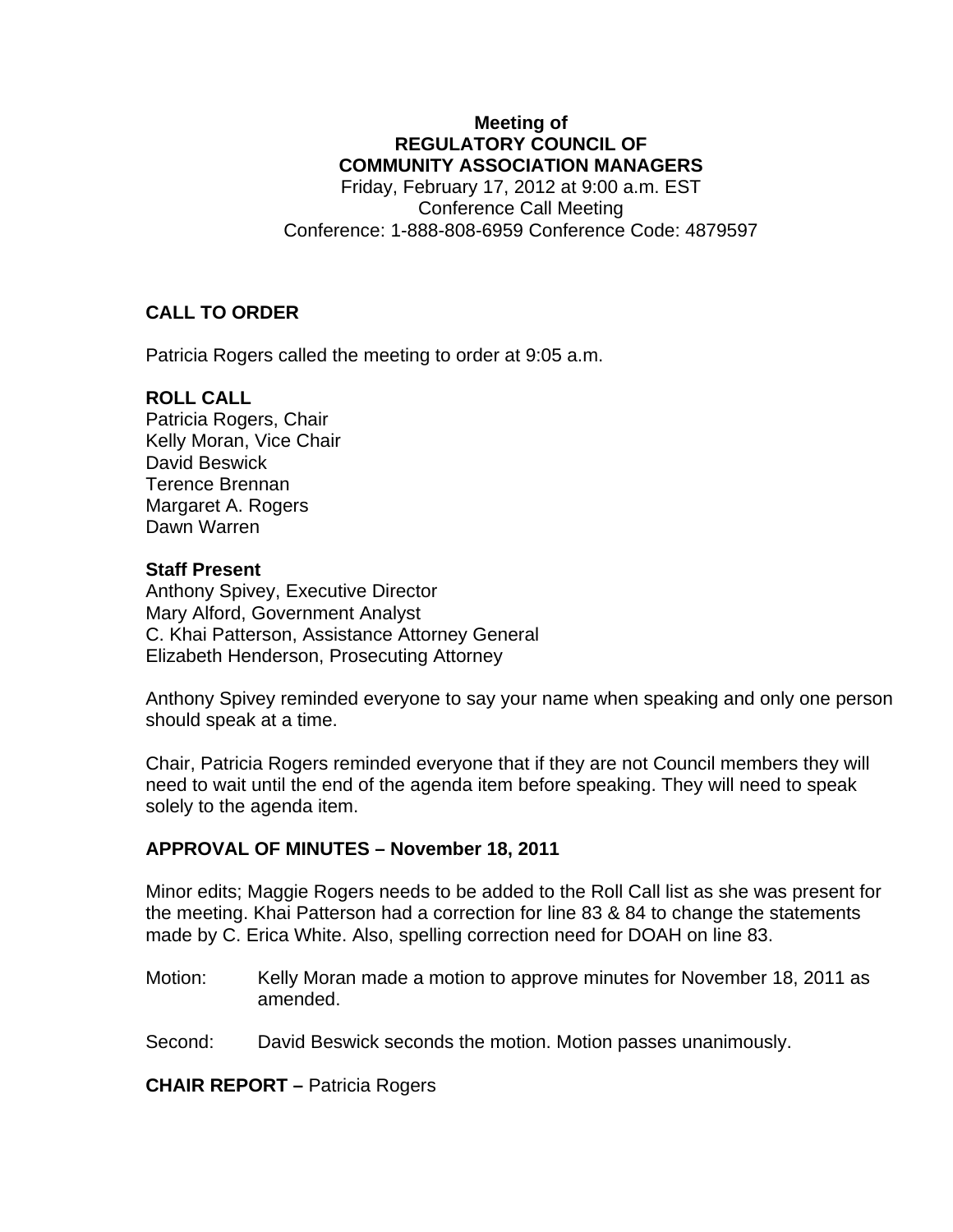There are some things in the legislature that are very important we keep an eye on; one of them being the proposed change to foreclosures by banks and community associations. Then there are some minor changes to the community association statutes that we might want to keep an eye on and may want to voice individually our positions on. On line 231 we made a motion that the council members review the standards of professional conduct etc. Tony did you receive any comments?

Anthony Spivey: No, I did not.

Patricia Rogers, Chair: Again, I think this is an important issue and I would ask it be placed on the next agenda and that individuals provide their comment to Tony by the end of March.

Maggie Rogers: Where on the minutes is this that you are talking about.

Patricia Rogers, Chair: Line 231. There is a motion Kelly made to review the standards of professional conduct, disciplinary action and any statues and rules we should consider and submit them by January  $15<sup>th</sup>$ . Since that did not occur, I am asking that we do so by March 31<sup>st</sup>, it is an important issue for us to consider. Tony can you send out an email reminding everyone?

Anthony Spivey: Yes, I will.

Patricia Rogers, Chair: Thank you that is all I have for the Chair's report.

## **COUNSEL REPORT –** C. "Khai" Patterson

Khai Patterson: You probably received an email from Mrs. Alford regarding rules report for CAM. There are only two items. The special assessment rule that was reviewed during the entire review session is pending repeal so we are working on that now. And the first Rule 61E14-4.001 regarding CE renewal. It is my understanding with your prior counsel you were having some prior conversation whether or not you wanted to increase in number of CE credit required or change the manner in which the CE credit is set up. In the middle of putting the rule forward you may have decided to pull it back and it was withdrawn. I am bringing this to the Council to see if there is any discussion on this, if you want to move forward and if so, what it is you want to get accomplished.

Patricia Rogers, Chair: Council is there any comments?

Maggie Rogers: Khai, I have some things mulling around in my head that I am not ready to say yet. I would like very much to contact you, is that possible?

Khai Patterson: Yes it is.

Maggie Rogers: Ok, do I just call the Attorney General's Office and ask to speak to you?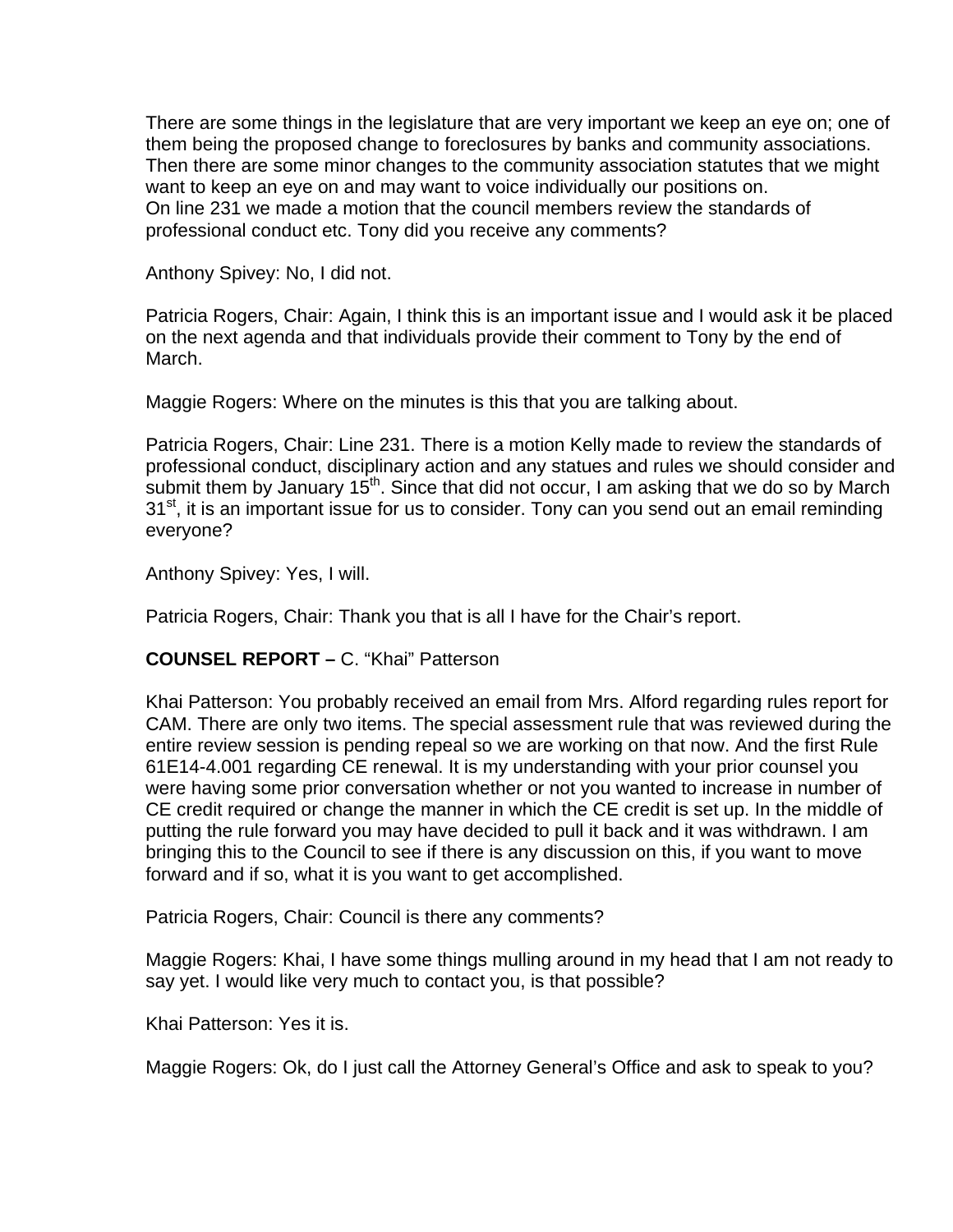Khai Patterson: I think you guys have a tag sheet with all the Council members name on it. My name, number and email should be there. I will say this is my last meeting I have turned in my resignation to the Attorney General's Office effective March  $8<sup>th</sup>$ . I will be more than happy to work with you until then and pass everything along to the next counsel that will be assigned to your board.

Maggie Rogers: Ok, thank you so much.

Kelly Moran: I believe that we had as a Council decided to withdraw that rule due to the Governor's mandate that the increase in cost to the CAM for additional continuing education not go forward. Is that correct?

Patricia Rogers, Chair: I believe you are correct, that's my recollection also.

Khai Patterson: Can I assume there is no longer an issue regarding the CE and the fact that is withdrawn concludes this matter?

Kelly Moran: That is correct.

## **PROSECUTING ATTORNEY REPORT** - Elizabeth Henderson

We have not supplied you yet with a prosecuting attorneys report, we were having some technical issues with running it and are redesigning it a little bit. What I would like to do, I can give you an idea of the total number of cases Ms. White and I currently have and also an update on plans we have to make these cases move a little faster and see what we can do to process more of them. I currently have 188 combined cases, with some which are CAM firms and some which are just CAM cases. Ms. White has 259. So our case load is still quite high and despite having two of us working on it we are not shrinking it tremendously. What we have done is we have a couple of extra staff that are going to come on board part time who will do nothing other then assist us in reviewing and processing these cases. Hopefully these numbers will drop considerably. That gives us a total of  $447$  disciplinary cases as of the  $1<sup>st</sup>$  of February. We hope to have the prosecuting attorney report redesigned so we can email it out to you. Once it is complete I will give it to Mrs. Alford and ask her to distribute it to you all. Is there any particular question that I can answer?

Patricia Rogers, Chair: Any comments?

Kelly Moran: I am so happy that you will have additional staff to help you move these cases along.

**EXECUTIVE DIRECTOR –** Anthony B. Spivey

**Financial Statements**; December 31, 2011

Operating account for the period ending December 31, 2011 balance = (\$342,249)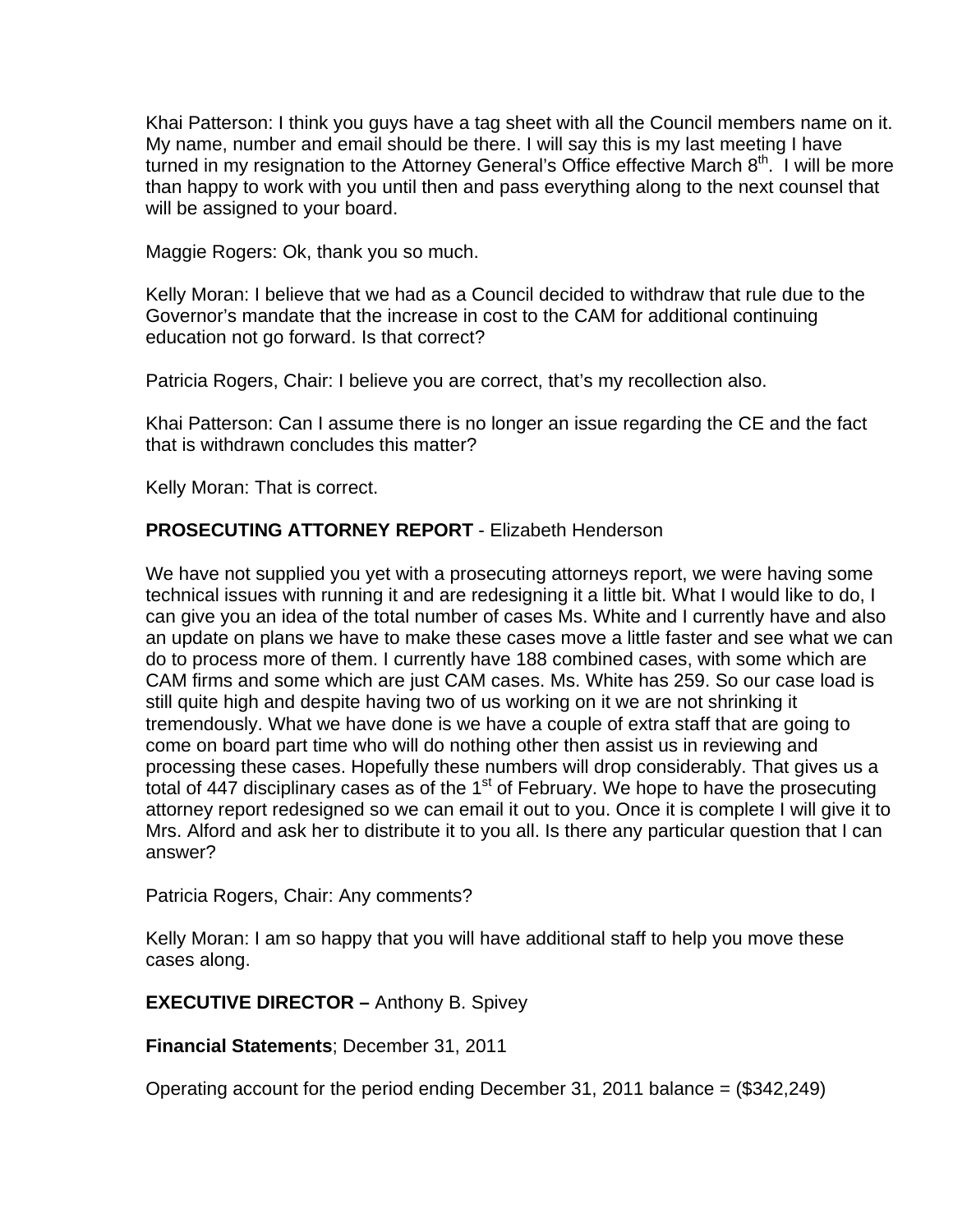Anthony Spivey: Any questions at this time?

Kelly Moran: In reviewing the financial I was quite concerned that we are in a deficit for the Regulatory CAM Council. Any projections as to the reversal of that deficit?

Anthony Spivey: When you go back into your renewal status again you will pick up extra income then. There are a lot of factors involved in why it is in negative balances; one, expenses the reoccurring expenses to run this particular body and also when there are cash sweeps that reduces the balances as well. Talking with the financial office when looking at future cash sweeps, this particular group more than likely will not be hit with any cash sweep because we can not purposely put a board or council into a negative balance if there is a mandatory cash sweep we will look at the allocations of those. When the next renewal cycle comes up you should be back in the positive balance.

Kelly Moran: Great, thank you.

Antony Spivey: Any other questions on the operating account?

Patricia Rogers: What is the unassigned in Revenue, \$15,165? The revenues we lost?

Anthony Spivey: Yes, at the top you see that figure that is unassigned cash. What that represents is the refunds that have been identified in the Department, but yet not paid out to the individuals that are due them. It is actual money that is in the account, but due to individuals because of the refunds that have been requested for various factors. When those items are paid out that figure will go down and you will a corresponding increase in the expense column to off set it.

Maggie Rogers: I heard your first point, but I kind of lost what you were saying because your volume went down a little bit. I don't know if this was your second point. Didn't a great deal of money get taken out of our account?

Anthony Spivey: Yes, there was a previous cash sweep to the account.

Maggie Rogers: Thank you.

Unlicensed Account balance = \$104,241 as of December 31, 2011

### **Quarterly Complaint Report**

Anthony Spivey: This is the report for your review. This just shows the number of complaints that have been added to the system in the Division of Regulation.

Terrance Brennan: In past agendas we get a listing of case, we don't have this time we have the summary. Is that available?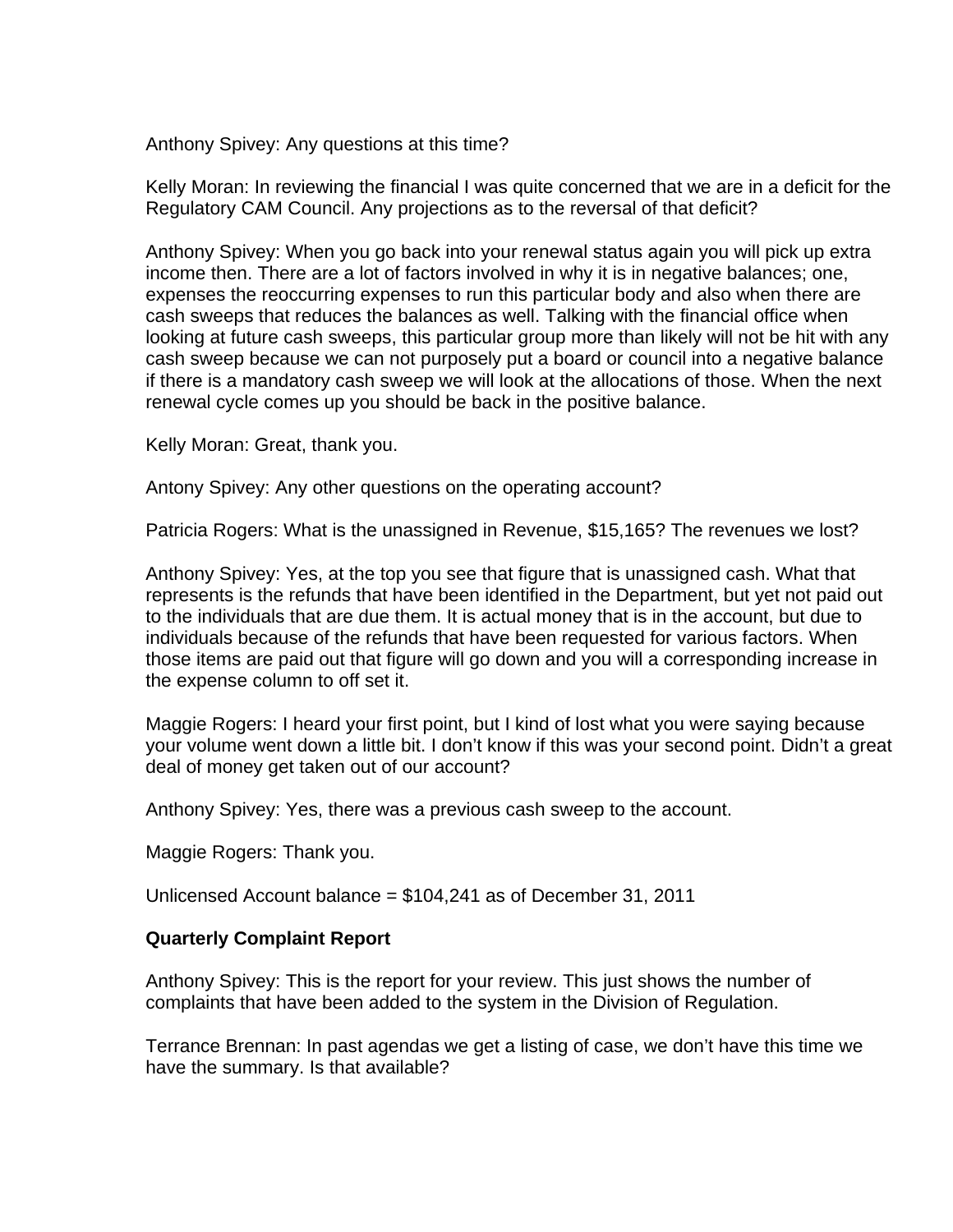Patricia Rogers: Ms. Henderson indicated she would be sending that to us.

# **COUNCIL DISCUSSION TOPICS**

# **Rule 61E14-4.001(3)(a), F.A.C**

Anthony Spivey: This is the rule that you looked at your last meeting. This rule discusses the administering of the legal update course. Some providers in the past have contacted the Department to set specific ending date on the courses. We did look into that with the Bureau of Education and Testing. We talked to Bureau of Education and Testing and they were able to look at various factors and put end dates on courses. Looking at it further what we found by doing that it would actually hinder some licensees and they would not be able to get their courses in time. We would have to go back and do what is called a back posting and that may create more problems for licensees which will result in more complaints to the Governor's Office because they can't get their continuing education and get their license renewed to run their business. The recommendation would be is to leave the courses as they are and allow the individual to take the courses when they are more convenient to the licensee. So they can obtain the continuing education hours for each renewal cycle. That is before you for discussion right now. I will open it up at this time.

Patricia Rogers, Chair: Council Members, what is your pleasure on this item?

Kelly Moran: We are referring to the fact that the previous interpretation of the rule was that the two hour legal update had to be taken in the year it was designated for instead of just in the renewal period, correct?

Patricia Rogers, Chair: Yes

Kelly Moran: I don't' have a problem with leaving the rule as s if it will cause further administrative issues and problems for the licensees

Khai Patterson: I reviewed the rule and I think with making one word change you could probably alleviate any problem with the interpretation. That would be that first sentence *Licensees shall satisfactorily complete a 2-hour legal update seminar during each year of the biennial renewal period*. If you change the word "during" to "representing" each year of the biennial renewal period it would stop it from appearing if there is a cut off for when they have to take it from October of the even year to September of the even year. It still requires they take a course representing the actual changes in the law for one year period and the next year period.

Patricia Rogers, Chair: I would be opposed to that. My concern is that managers need to know the legislative changes during the year they occur. To have them wait and do it in the second year really doesn't serve them well or their clients well.

Khai Patterson: I recognize that and that is very important, but if Tony can correct me if I am wrong, since it's only a biennial renewal you wouldn't know one way or another, I don't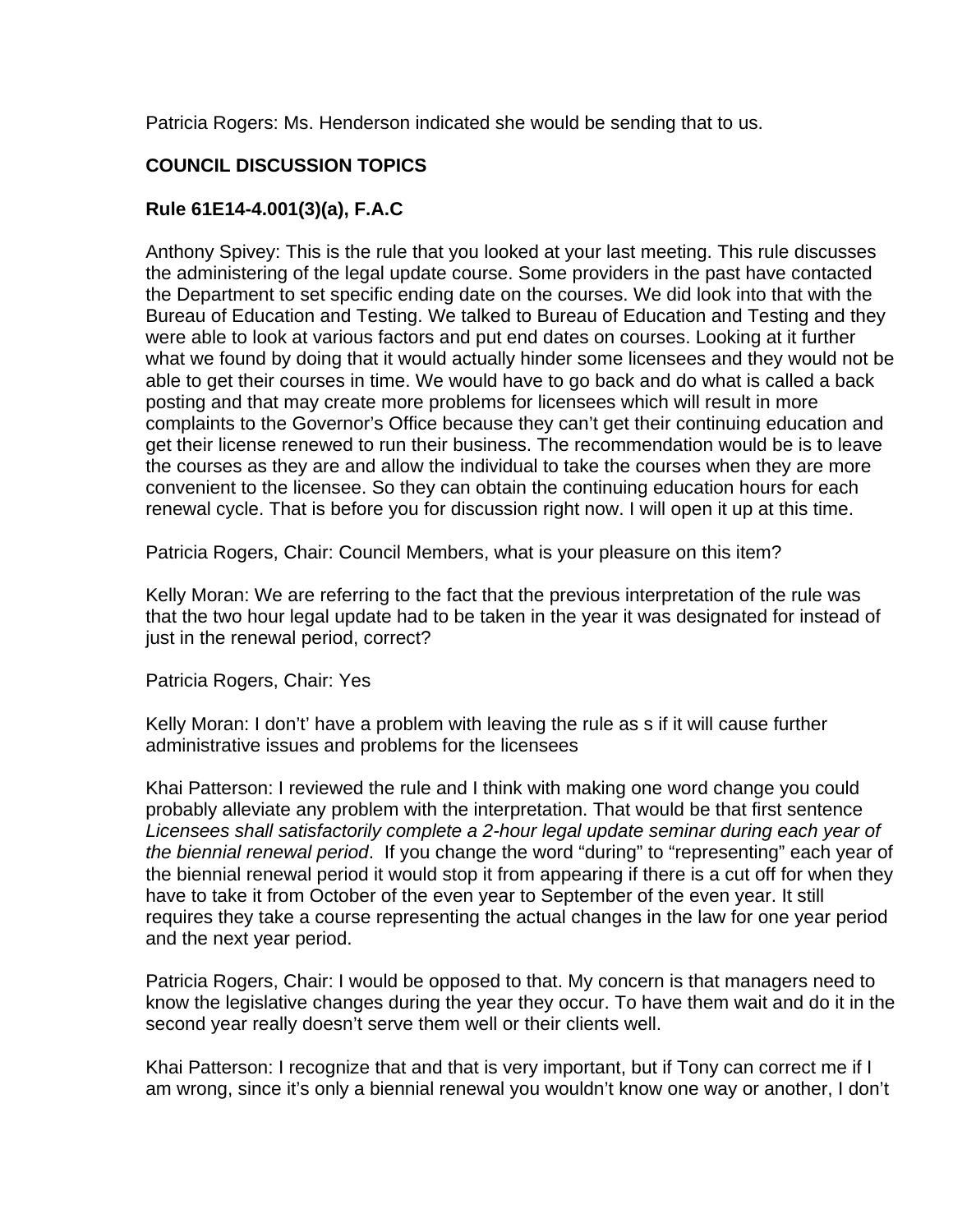think, whether or not they had taken them during the time certain, I am not sure. Most others boards and councils have an audit period and if you get picked for an audit that is when you would show you have done your renewal. If yours is different then Tony can speak to that, but I am not sure if there is anyway to know if they took them at that particular time.

Anthony Spivey: That is something BET will be able to look at and determine. They will be able to determine when they actually did an audit and looked at the courses.

Patricia Rogers: I would suggest that we then defer this discussion for the next meeting. Is that acceptable to the Council?

Maggie Rogers: There doesn't have to just be one way to educate the managers of new rules. You can have them alerted through the internet that there are new rules so they can be aware they need to follow these rules immediately and then they could take for their exam or update then they can take that as far as their update.

Patricia Rogers, Chair: Any other comments? Is it acceptable to the Council that we defer discussion to the next meeting so we can have further input from Suzanne Lee?

Kelly Moran: Yes, that is fine to defer this.

Terrance Brennan: Yes.

Maggie Rogers: Yes, fine.

David Beswick: Yes, that is fine with me too.

Dawn Warren: Yes, that is fine.

### **Public Information Brochure**

Anthony Spivey presented the second public information brochure for the Council's review. Open for discussion before it is put on the website for the public.

- Motion: Kelly Moran made a motion to begin production of the brochure and have it placed on the website. I also noticed that the other brochure is already on the website.
- Second: David Beswick seconds the motion. Motion passes unanimously

No discussion. No public comments.

### **PROPOSED FUTURE MEETING DATES**